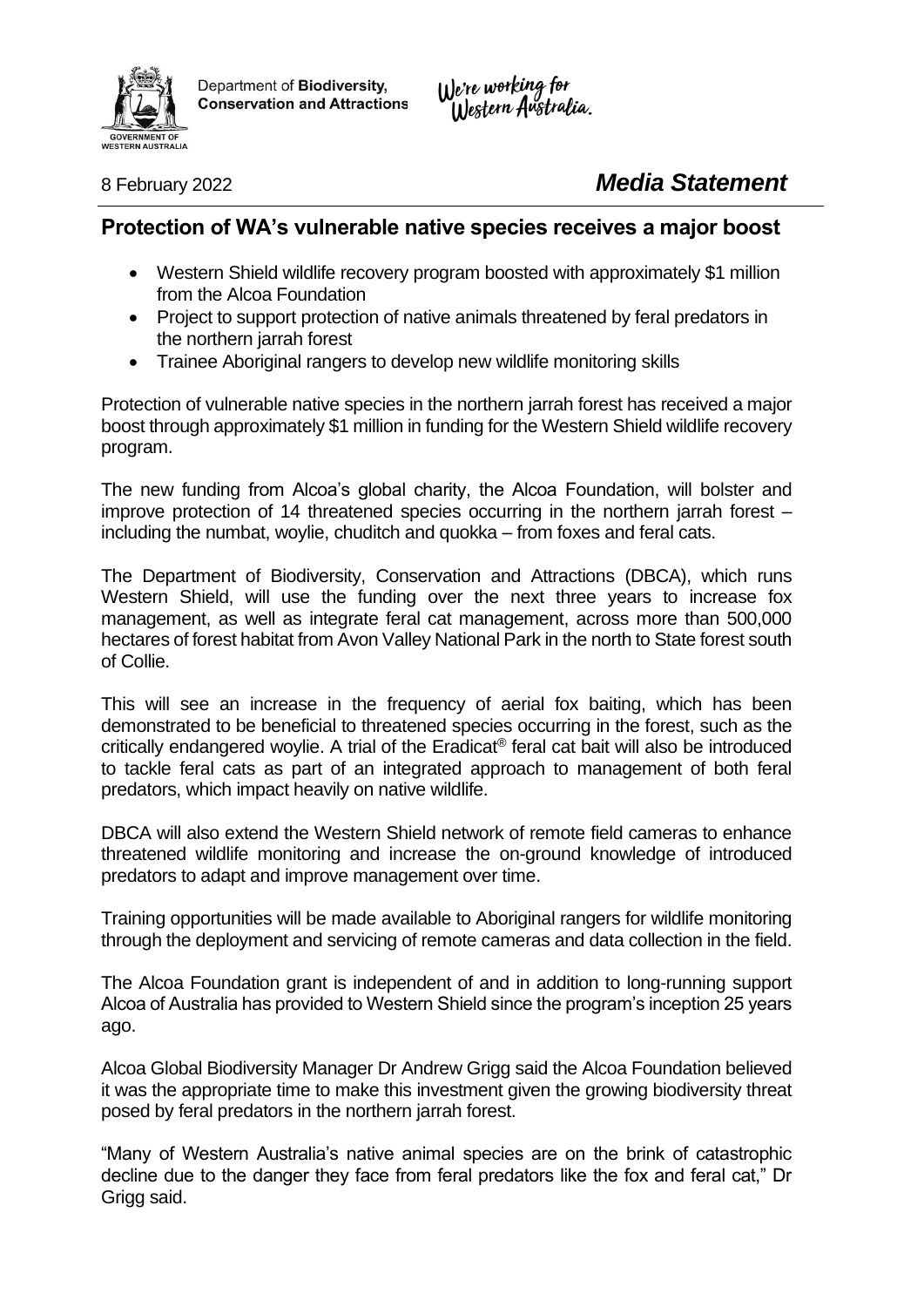

Department of Biodiversity, **Conservation and Attractions**  We're working for<br>Western Australia.

8 February 2022 *Media Statement*

"The Alcoa Foundation has a strong focus on protecting biodiversity, so we are proud to bolster the important work done through Western Shield and understand how it can be improved."

DBCA's Western Shield Zoologist, Dr Michelle Drew said the funding would support ongoing efforts to protect native wildlife from introduced predators while also supporting a healthier jarrah forest.

"The project will provide increased protection for native species such as the woylie and quenda, also known as 'ecosystem engineers', whose digging behaviour enhances nutrient cycling, increases soil aeration and water penetration as well as promoting the growth of native seedlings," Dr Drew said.

"This will ultimately enhance the regeneration of the northern jarrah forest and promote greater native species diversity."

The management of introduced predators takes place across around 3.8 million hectares of DBCA's Parks and Wildlife Service-managed land and associated partner areas, from Karratha in the north, through forests of the south-west to east of Esperance. Western Shield's work to protect WA's native wildlife is supported with funding from partners including Alcoa Foundation, Tronox, South 32, Newmont and Western Areas Ltd.

## **Image:**



*Photo caption: (from left) Alcoa's Dr Justine Barker and Dr Andrew Grigg with DBCA's Dr Michelle Drew holding a cage trap used to monitor native wildlife in the northern jarrah forest.*